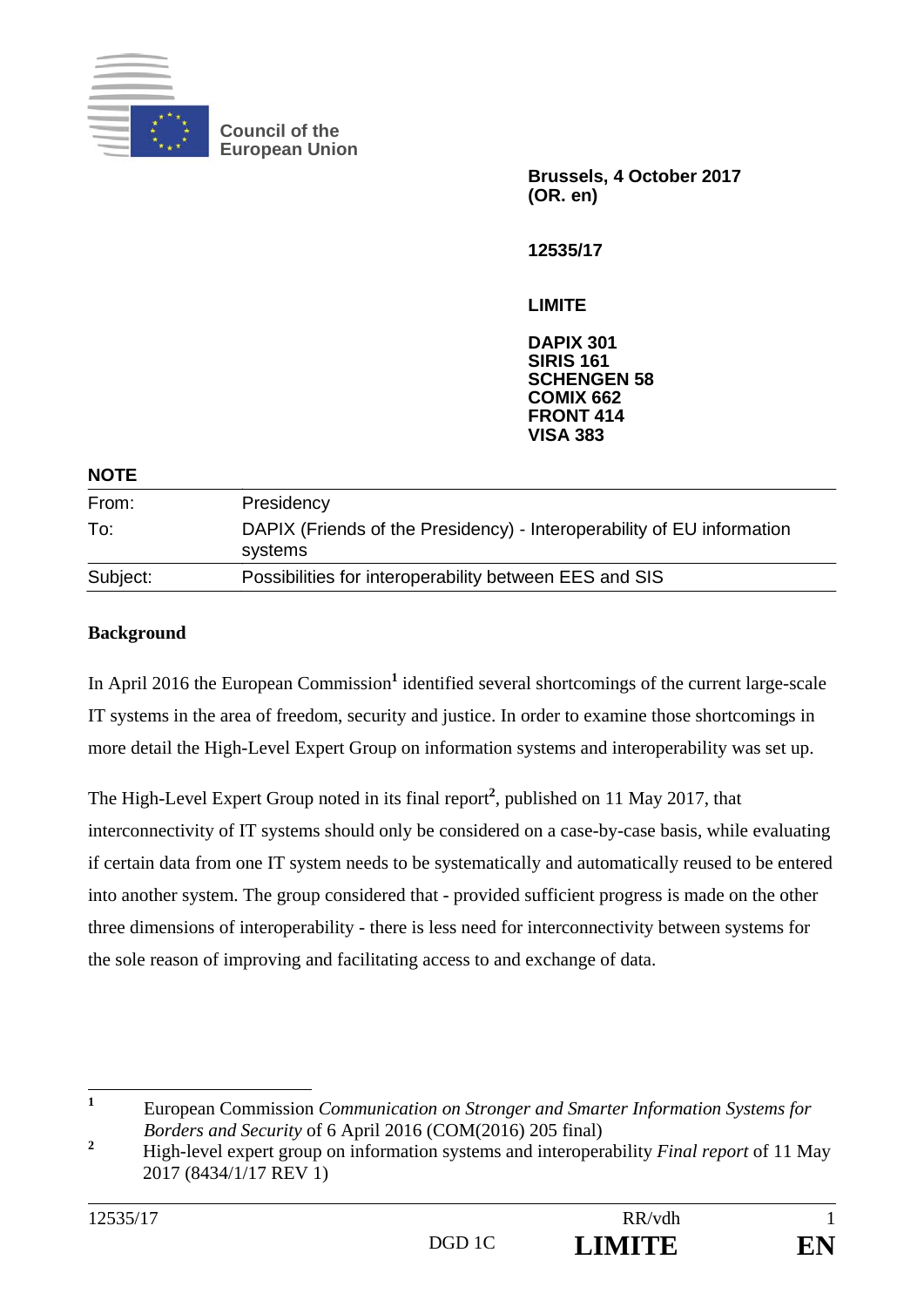One real example of interconnectivity is the interconnection of the proposed Entry/Exit System (EES) and the Visa Information System (VIS). In accordance with the political agreement between the Council and the European Parliament, data contained in VIS will be systematically and automatically consulted by the EES in order to store a very small subset of VIS data (visa sticker, number of entries, period of stay) in the EES. This will enable the EES users to process data and make decisions on visa holders correctly while at the same time meeting the requirements of data minimisation and data consistency.

This approach also follows the procedures in IT systems today: data is collected by Member State officials, entered into specific national IT system and then distributed by replicating this to the relevant EU large-scale IT system. Similar logic applies in case of data update or deletion. All data in EU large-scale IT systems originate from a Member State.

In the context of interoperability discussions, in particular at the meeting of DAPIX: Friends of the Presidency on interoperability of EU information systems on 22 September 2017, some delegations suggested to consider an additional interconnectivity between EES and the Schengen Information System (SIS), in particular in the context of return decisions.

## **Challenges and opportunities**

In line with the recommendations of the High-Level Expert Group, any interconnectivity should be considered on a case-by-case basis. For example, under the political agreement between the Council and the European Parliament, the interconnection between EES and VIS, follows the common workflow of both systems – a visa holder crossing the border. According to the Technical Study on Smart Borders<sup>3</sup> this is likely to happen around 20 million times a year across the Schengen area. Lastly, all requests for retrieving and importing data from VIS to EES would originate from the Member States.

This short explanation should help to understand the case of interconnectivity between VIS and EES: there is a common process, but all data movements still take place at the request of a Member State and the volume of transactions is high to justify costs reduction occurring from process optimisation.

 $\overline{3}$ **<sup>3</sup>** https://ec.europa.eu/home-affairs/sites/homeaffairs/files/what-we-do/policies/borders-andvisas/smart-borders/docs/smart\_borders\_technical\_study\_en.pdf